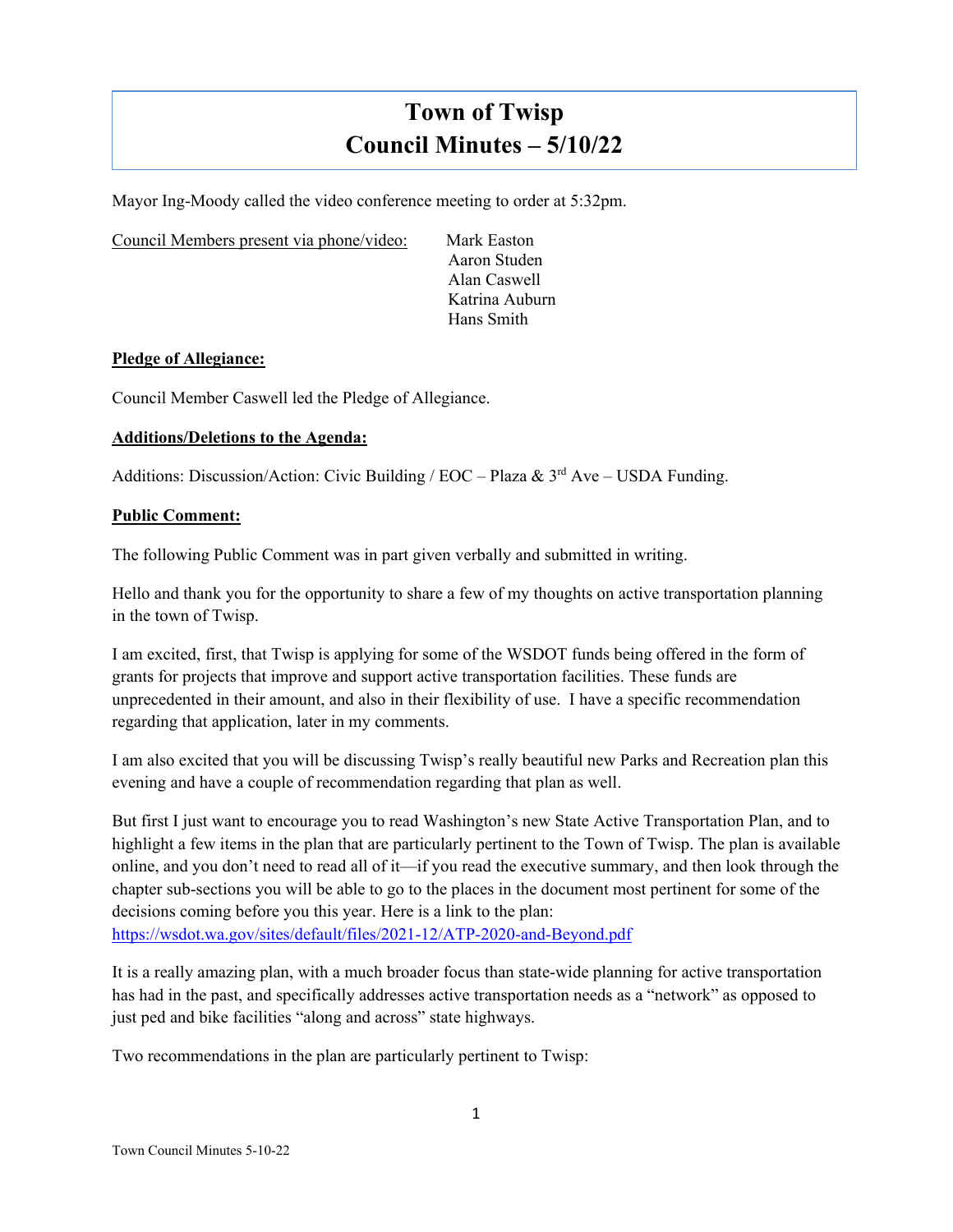1. (This one is in the "top 7" listed at the end of the Executive Summary): "Address gaps located on or created by state highways by identifying the best available locations to close those gaps. These locations may be on or off the state highway depending on local plans and facilities."

2. (Though this did not make the "top 7" it is discussed throughout the plan and is a particularly innovative focus): Leverage our state's 1.7 billion dollar network of regional trails as part of the active transportation network.

Now, onto my specific recommendations, of which there are five:

First, as you consider proposals for new developments, remember that streets, and particularly sidewalks, walkable shoulders, pathways and bike lanes, are part of the fabric of public open space. Thinking about where people will walk (and roll) within those developments, as well as how they can get to them on foot, by bike, wheelchair, etc. really makes them a part of the town as a whole and helps ensure that they contribute to expanded active transportation opportunities, rather than increasing levels of traffic stress.

Second, as you get into the "nitty gritty" planning details, include a walking audit as part of your planning process. A walking audit is when a group of people gather to "ground truth" the experience of walking in a specific place, paying attention to facilities that might need improvement, blind spots, crosswalk placement, etc. Notes are taken, and a summary is prepared.

Third, when it comes time to approve Twisp's thorough, well-thought-out, and upbeat Parks and Recreation plan, don't worry too much about how much public input you have on the plan itself—in my experience, it is hard for people to imagine, and provide feedback on, large planning documents. Once you are planning for specific projects—and again, a walking audit is a really good way to do so—you will be able to receive meaningful feedback from the folks most invested in those particular projects.

Fourth, see those WSDOT active transportation grants as a potential source of funding for some of the trails and pedestrian and bike facilities that serve planned park and recreation facilities.

Fifth, and finally, be prudent in your request for those active transportation funds. One of the foci of WSDOT's active transportation plan is also equity—and the design proposal recently brought before Twisp City Council included two possibilities: a very functional and comprehensive approximately 2 million concept that included sidewalks and signalized crossings, but not a ped/bike bridge; and a second approximately 4 million concept with a ped/bike bridge attached to the existing vehicle bridge. Ped/bike bridges are often seen as a sort of "holy grail" in the active transportation world, but they are expensive to build and difficult to maintain. Rather than requesting the more expensive option for this sidewalk project—and possibly make future requests for funding (for example, for a trail to a park) less likely to be approved—I would strongly encourage you to focus on the design without a separate bike/ped bridge facility.

Thank you for your time and listening ears and good decision making—all are greatly appreciated!

Ellen Aagaard

# **Mayor's Report:**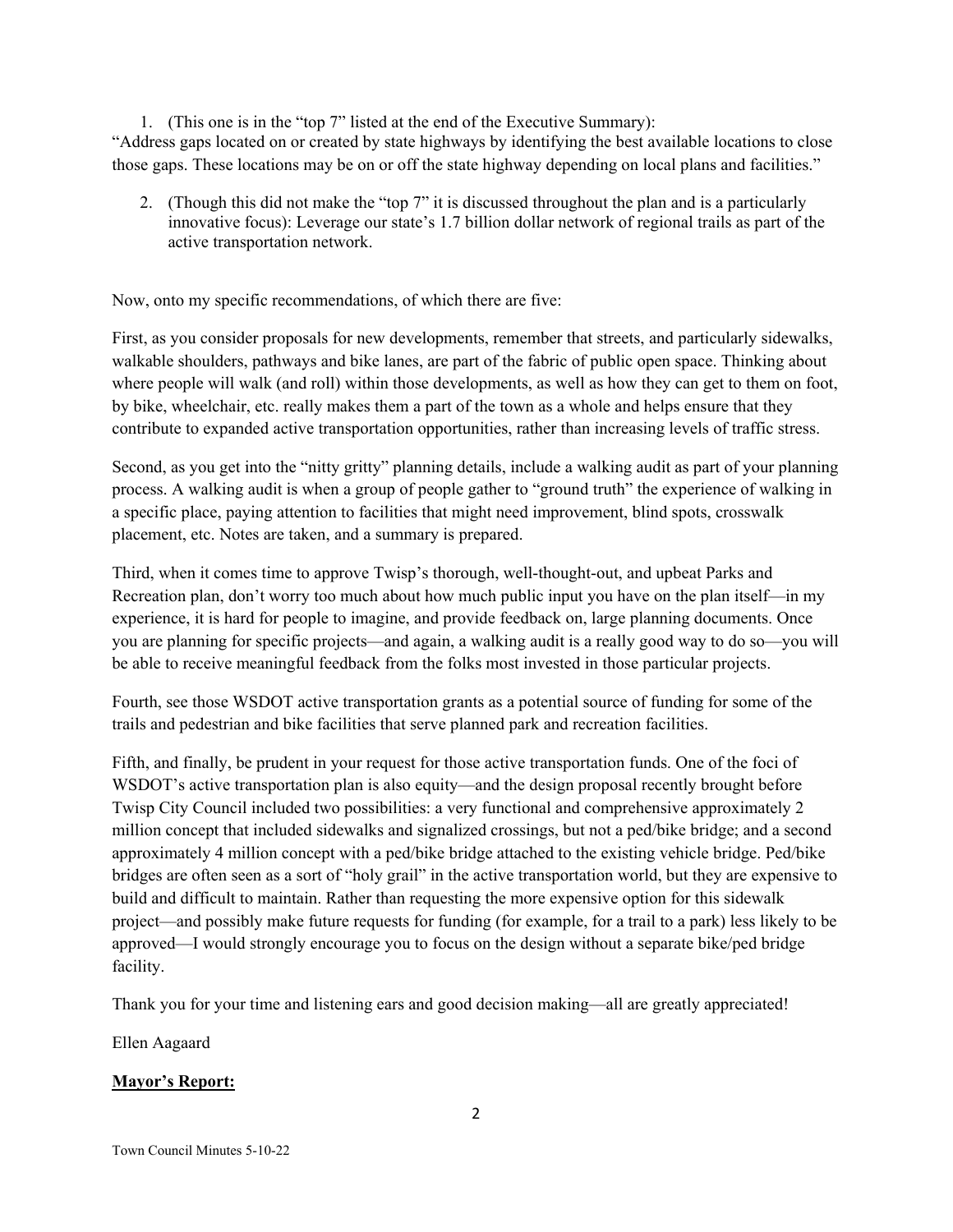Mayor Ing-Moody reported an update on the Civic Building / EOC and hoped to have a firm date to provide for a ribbon cutting ceremony. She said that due to supply chain issues, it's been hard obtaining some materials and that it could delay the ceremony. She said that staff will still be moving in sometime in late June and will be in the building before the plaza is completed. She said that town staff remains busy and working hard. She said there are a couple of job openings, one in public works and that interviews will take place soon for the Police Clerk position.

# **Staff Reports:**

Clerk Kilmer reported that the PDA submitted their annual report and will be having an audit soon.

Chief Budrow said that the pass opened today, and he has already had to educate a few speeders so far.

Director Denham reported that the playground work is set to be completed this week. He said they had to replace a couple of posts that were discovered to have been rotted underneath the bark. His department is down an operator right now, so they are doing their best. He said the pool commissioning work will begin this week and will continue for approximately 2-3 weeks. He said there is cracking to the shell and coating that will need to be repaired. He said there are only 2 lifeguard applications right now and is unsure of the status of the returning pool office staff. He said that they need more lifeguards and staff to be able to open and operate the pool this summer.

He said the biosolids and lift station projects are still on schedule although they have run into supply issues but are finding workable solutions. He said he was hoping to have a draft plan for the bike and pedestrian project with WSDOT to show but he said hopefully he will have it ready for the next council meeting. Council Member Easton wanted to thank Director Denham for fixing the sidewalk at the Canyon Street crossing, he said it turned out really nice.

## **Committee, Commission and Board Reports:**

Council Member Caswell attended the Planning Commission meeting where they held the Public Hearing for the Planned Development which has already been discussed. He also attended the Tree Board's Arbor Day Celebration along with Council Member Easton and he said it was a great event, very successful.

## **OLD/NEW BUSINESS:**

## **Discussion/Action: Preliminary Approval – Twisp Townhomes Planned Development 22-01:**

Planner Kurt Danison stated that the letter of transmittal is in the packet and indicated the proposed modifications that would be required to move forward. Council Member Smith inquired about the number of parking spaces that have been proposed. Danison replied that there are 2 per unit and 4 visitor spaces as required. It seems as though the 2 spaces per unit may be placed under the unit of the townhome. Council Member Smith wondered about the comment on the snow storage and how that will be managed? Danison replied that the applicant knows of the comment and isn't sure if the town requires it. Director Denham responded saying that snow storage is not in the code or the development standards. Council Member Smith asked when the applicant will need to apply for a variance if they seek one? Danison replied that they would need a variance for any preliminary and final approval. Council Member Easton asked if there is concern about the entrance being too close to a major intersection and how that will affect the traffic flow? Director Denham replied that WSDOT did review and provide comment on the project. He said they believe it is far enough away to not cause an issue and the potential of having a new crosswalk located there will help. Council Member Easton asked if the issue of nightly rentals had come up in the public comment for the PD. Danison replied that yes it did come up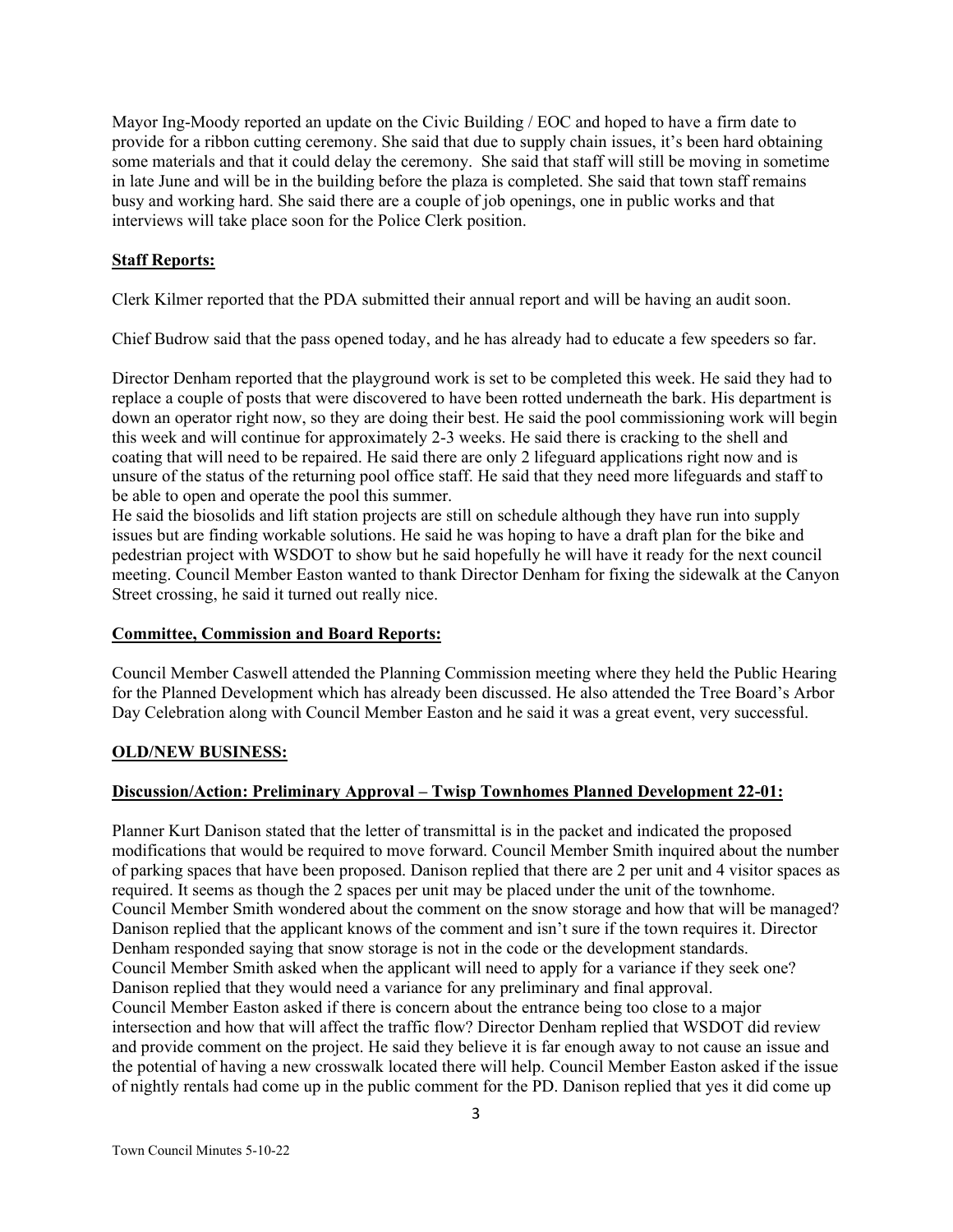and while there is a moratorium in place it is a moot point. He said it is covered by the moratorium until the moratorium concludes or the zoning is changed. Easton asked what the process is for a Planned Development? Danison replied that the applicant must address each condition prior to moving forward. Once they meet all of the requirements, then the final approval is brought to the Town Council. Council Member Caswell asked Danison what happens to the concerns that the MVID had over their easement? Danison replied that the owners and MVID must come to an agreement and the town must have a sign off from MVID prior to final approval. Caswell asked if that is the same for the cultural study as well and Danison confirmed yes.

Council Member Smith wanted to point out that within the language of the staff report it says that commercial zones are not subject to the nightly rental moratorium. He said that now that the moratorium was passed by Council that the language needs to be updated in the report. Mayor Ing-Moody confirmed that she will have staff update the report.

Council Member Smith moved to grant preliminary approval for the Twisp Townhomes PD as presented. Council Member Caswell seconded the motion and it passed unanimously.

#### **Discussion/Action: Town of Twisp Comprehensive Parks and Recreation Plan:**

Commissioner Hershenow and Commissioner Liman were in attendance to introduce the Parks and Recreation Plan and answer any questions from the Council. Commissioner Hershenow hoped that everyone had a chance to read the plan and likes it. He said they received public comments on the plan, although they didn't receive as many as they would have liked. Commissioner Liman said this is a broad plan and the Commission was hoping to establish safe transportation routes for walkers and bikers, linking the parks together.

Director Denham wanted to point out that the plan states there is a sewer line that crosses the river but in fact it is a water line. Staff will have that updated on the plan before adoption.

Council Member Auburn asked about how the overall trail connects as she is having a hard time envisioning it. She also asked about the maintenance of the projects listed.

## **Discussion/Action: Civic Building/EOC – Plaza & 3rd Ave – USDA Funding:**

Mayor Ing-Moody said that town staff has been working on securing funding for some of the pieces of the project that were removed due to the high cost of the original bid. She said that certain elements had been temporarily pulled out while additional funding was sought. She said that these elements include the Civic Building Plaza, the 3rd Avenue project and the Creative District art panels. Director Denham gave a presentation of what the changes in the plaza would look like with some preliminary drawings. Mayor Ing-Moody said that with the use of the USDA loan, the town has been able to lock in a low interest rate. The approximate total cost needed is \$854,000 which would be paid back over a 30-year term at \$40,000 a year. It also includes many of the interior components such as security access and video that were previously removed and since have been added back in. All components had been part of the original plan. Council Member Smith is supportive of finishing the plaza, he feels that it is a good investment.

Council Member Caswell moved to approve the Civic Building USDA funding as presented. Council Member Smith seconded the motion and it passed unanimously.

## **Discussion/Action: Resolution #22-689 – Twisp Municipal Court Ticket Write-offs:**

Council Member Smith moved to approve Resolution #22-689 as presented. Council Member Studen seconded the motion and it passed unanimously.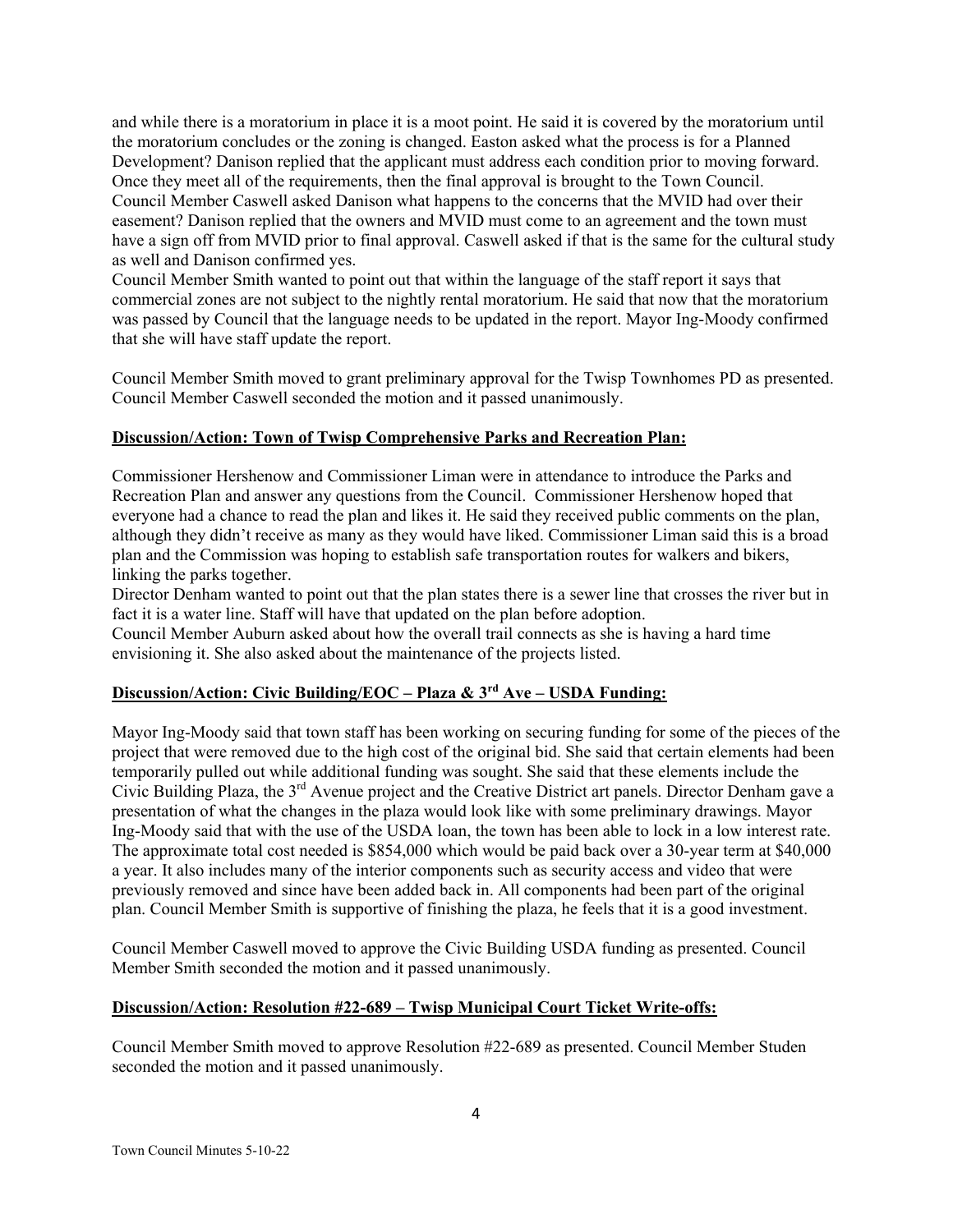# **Discussion/Action: Resolution #22-690 WSDOT Aviation Grant Application – Runway Pavement Maintenance:**

There was discussion about the amount of the grant and confirmation that the Airport Improvement Board will be providing the match for the project.

Council Member Smith moved to approve Resolution #22-690 as presented. Council Member Auburn seconded the motion and it passed unanimously.

# **Discussion/Action: Data Sharing Agreement – State Auditor's Office/Twisp Public Development Authority:**

Council Member Smith moved to approve the Data Sharing agreement between the State Auditor's Office and the Twisp PDA as presented. Council Member Auburn seconded the motion and it passed unanimously.

# **Discussion/Action: Open Public Meetings Update:**

Clerk Treasurer Kilmer stated that as of June  $1<sup>st</sup>$ , 2022 we are required to identify a location at which to meet openly, publicly and in person. He said that he will move forward with researching a place to meet and plan to have the June  $14<sup>th</sup>$  meeting in person. He said that staff will work with the town attorney to draft a policy. It would cover the need to meet or attend remotely due to unforeseen circumstances such as fire, smoke or other such instance. Mayor Ing-Moody said this will be brought back to Council at a later date once there is a policy drafted.

## **Consent Agenda:**

- Accounts Payable/Payroll
- Minutes  $-4/26/22$

Vouchers audited and certified by the auditing officer as required by RCW 42.24.080, and those expense reimbursement claims certified as required by RCW 42.24.090, have been recorded on a listing, which has been made available to the Town Council. The following voucher/checks are approved for payment by a majority vote on this  $10^{th}$  day of May 2022.

| Pavroll                 | EFT #1066-1083-1089  | 64283.51  | 4/29/22 |
|-------------------------|----------------------|-----------|---------|
| <b>Accounts Payable</b> | Warrant# 36504       | 222292.62 | 5/10/22 |
| <b>Accounts Payable</b> | Warrant# 36470-36503 | 329701.   | 5/10/22 |

Council Member Caswell moved to approve the consent agenda as presented. The motion was seconded by Council Member Smith and passed unanimously.

# **Adjournment:**

There being no further business to come before the Council, Mayor Ing-Moody adjourned the meeting at 7:15 pm.

# **APPROVED:**